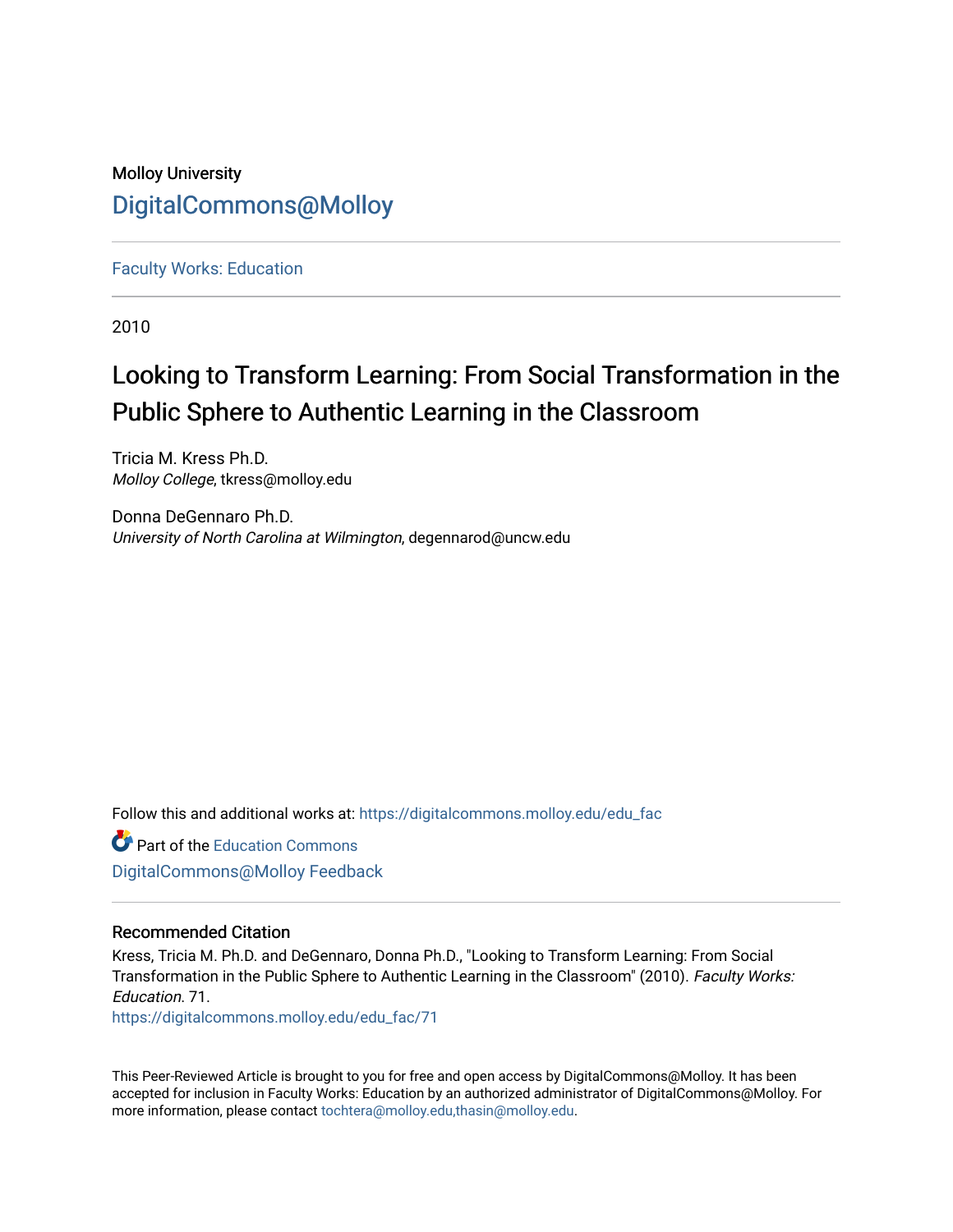## Looking to Transform Learning: From Social Transformation in the Public Sphere to Authentic Learning in the Classroom

Donna DeGennaro Graduate College of Education University of Massachusetts United States Donna.DeGennaro@umb.edu

Tricia Kress Graduate College of Education University of Massachusetts United States Tricia.Kress@umb.edu

Abstract: In and out of school technology uses present themselves differently. Namely, outside structures more often than not reflect distributed knowledge models, while inside structures mirror hierarchical ones. Drawing upon theoretical frames of cultural sociology and critical pedagogy, the paper aims to contrast the structures of participation outside and inside school walls. We illustrate that looking outside the classroom gives us insight into how teachers might more readily and actively engage youth in meaningful applications activity. Specifically, we use the former to inform the later. We conclude with implication for using outside technology participation to reconceptualize inside learning designs.

#### **Introduction**

Over the past year, we have witnessed various uses of web 2.0 technologies disrupting traditional structures of social participation around the world. For example, the US presidential election utilized social networking sites to leverage an historic victory (Tapscott, 2008). Protests in Iran tapped Twitter to subvert stringent political restrictions and make the world aware of their ongoing political struggles (Peralta, 2009). Bloggers in Cuba find opportunities for freedom of thought and expression of previously silenced voices (Sanchez, 2009). These scenarios illustrate the transformative potential of participation where power, knowledge, and engagement once controlled by hierarchical entities shifts to all along the social ladder. What emerges is the ways in which technology-mediated engagements are beginning to cultivate opportunities for creating worlds that traverse traditionally hegemonic and imposed ones.

When we turn our gaze to traditional primary and secondary classrooms, technology use reflects organized and authority-driven participation structures (Hew & Brush, 2007; Cuban, 2001). Whereas in the above real world examples, participants create structural forms through recursively consuming, using, and producing knowledge, students in learning contexts use technology to find answers to adult-constructed questions or create culminating projects to recite a series of facts (Smerdon & Cronen, 2000). Although educational experts and researchers highlight the potentials for transforming participation for learning (Sawyer, 2006), current institutional structures deter alternative possibilities witnessed in the real world from permeating school walls (Klopfer, et al., 2008; Groff and Mouza, 2008; Johnson et al., 2009). Rarely do students engage in technology-mediated learning environments that foster mutually constituted ideas, knowledge, meaning, and goals. Grounded in institutional norms offer, there is little room for students to practice inquiry to create their world. As evidenced by out of school technology uses, this is antithetical to what they will encounter as they engage in real world practices.

Although these outside technology examples are not drastically changing normative structures, they are shaking and chipping away at political, cultural, and social foundations. Knowledge and participation becomes decentralized, accessible and co-constructed. Further, participants continuously negotiate and question validity of information. Single sources of authority are waning and expertise requires understanding and arguing for positionality (Dede, 2008). Yet, educational institutions continue to organize themselves in an historical world that no longer exists. The disparate structures raise critical questions for education and the legitimacy of current learning practices. What is the purpose of education? What do students need to know and how do they need to experience learning so that they can critically, collectively, and creatively engage in their world?

In this paper, we draw upon theoretical frames of cultural sociology (Sewell, 1992) and critical pedagogy (Kincheloe, 2008) to contrast the structures of participation outside and inside school walls. We aim to highlight the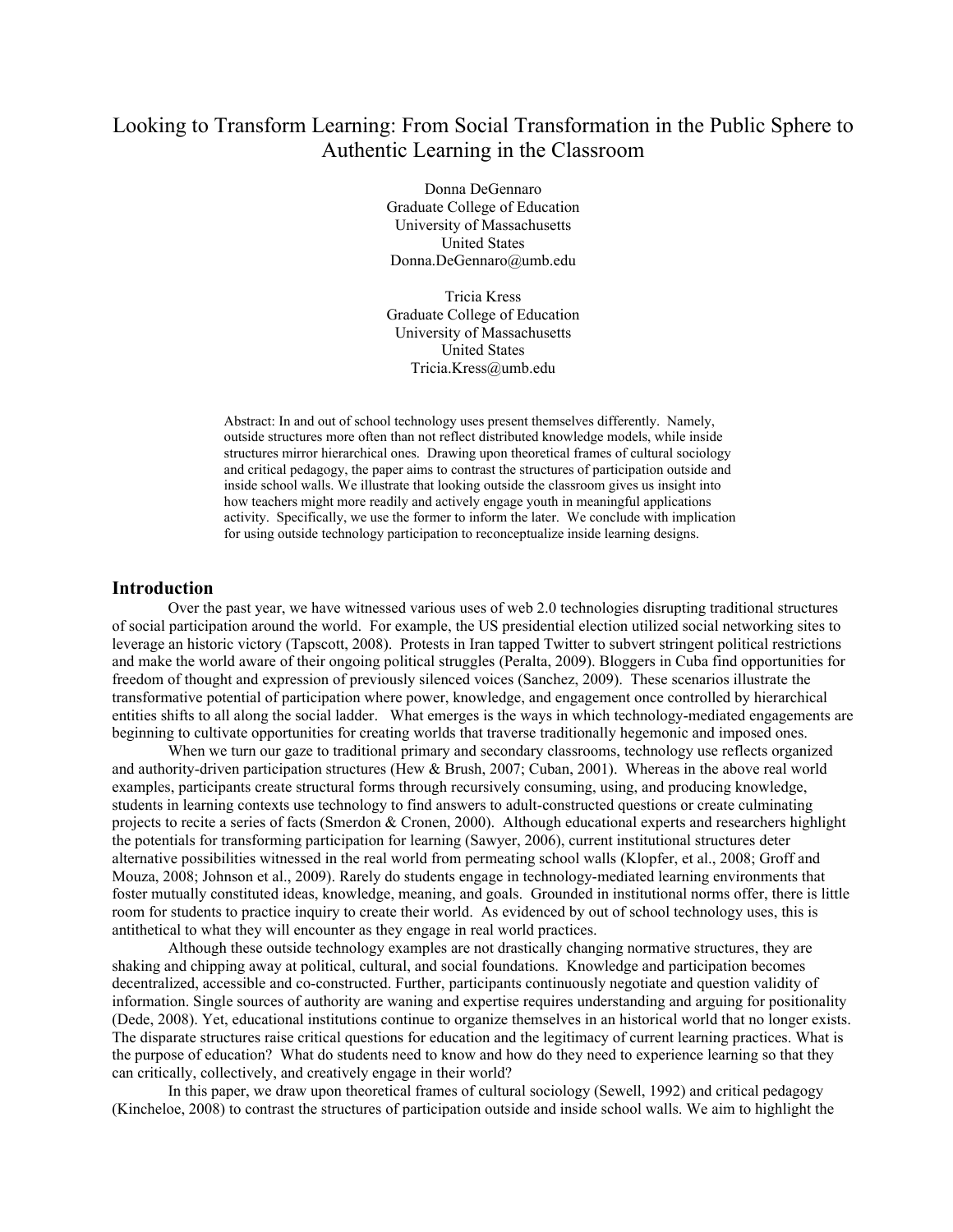ways in which outside social practice can inform technology use inside schools. This analysis intends to sharpen the lens on understanding the dispositions and insights required to authentically participate in learning and in this new world. To frame this task, we ask: What are the structures of technology-mediated participation outside of school? In these structures, what are the participants' roles? How might these inform potential roles for learners within the classroom so that they can authentically participate in shaping their futures? In the first section, we identify the process we engaged in to conduct our inquiry. Then, we provide examples of out of school technology uses. Drawing on these example, we next examine and envision possible technology-mediated classroom learning. Finally, we conclude with conceptual implications for bridging the sharp disconnect between these two worlds.

#### **Inquiry Process (Methods)**

To conduct our analysis, we began by questioning why classroom technology use has not led to significant changes in teaching and learning. We recognized that real-world technology use differs from classroom use in fundamental ways, but found this is be generally absent in educational technology literature. In particular, recently publicized political and social activity drew our attention to how social media can be and is being used around the world to affect social change; yet, in the classroom, there is little evidence of pedagogical much less social change. To respond to this contradiction, we sought out a means to reveal differences in utilization in order to begin to conceptualize what it means to engage with social media outside as opposed to inside classroom walls. What was happening outside that was so powerful to evoke changes and attract world attention? How did social media contribute? How, then, could this understanding contribute our visions of teaching and learning with social media?

Next we identified three types of social media (Facebook, Twitter, and blogs) commonly used both inside and outside the classroom. We searched the Internet and printed media for recent real world examples of how social media use helped contribute to social change. We looked first at the context: what was the situation? Who were the social actors and what were their goals? How was social media used? In what ways did social media contribute to the social actors' attainment of their goals? To aid us in making sense of the examples we chose, we turned first to cultural sociology to tease out social and cultural practices. This enabled us to identify the structures that regulated people's agency and examine how people used the technologies to apply their agency in order to transform or subvert these structures, while endeavoring toward achieving their goals. Next, we turned to critical pedagogy to reveal how these social practices might inform what it means to teach and learn in transformative ways. Critical pedagogy focused our analysis on dynamics between power within and across social groups and knowledge construction within these social movements. It revealed processes of resistance, community building, and grassroots organizing that revolved around common goals and were facilitated or amplified, but not driven, by social media use. To extend this new knowledge into possible implications for the classroom, we searched online and in education journals to locate evidence of how social media is used for instruction. Then, we analyzed the strategies that teachers take to adopt and implement technologies. The examples show that most strategies still do not tap the technological potentials nor do they connect with the most recent research on how cognitive and social learning occurs (Sawyer, 2006; Bransford et al., 2000). In the following sections, we provide contrastive analyses of social media use outside and inside the classroom to illustrate this contradiction.

#### **Out of School – Structures of participation**

Was noted we opted to focus on three particular mediums (social networking, Twitter, and blogs) that are popular both outside and inside of schools but are used in very different ways in both locales. In all three instances detailed below, social media are used to simultaneously construct and consume knowledge while re/creating social worlds with a sense of collective purpose. In contrast, we will later see that inside classrooms, these mediums are often either used by one individual or group as a means of constructing and then disseminating information to others, or they are accessed as sites for consuming information that has been created by another. The real world uses we see in the examples below offer insight into how educators might approach applications activity differently in classrooms.

#### **Obama Nation: Virtual Grassroots Organizing and Mobilizing the Millennial Generation**

During the 2008 U.S. presidential election, for the first time, the U.S. people saw a political candidate leverage the power of social media to help create a social movement. For Barack Obama, the Democratic candidate, winning the election hinged upon the ability to maintain his constituent base while mobilizing disenfranchised, inactive, and/or unregistered but eligible voters, especially in districts which were historically known as swing districts. While the Obama campaign employed various grassroots campaigning and fundraising tactics, the use of social media such as Myspace and Facebook was key to mobilizing one particular target demographic, the 18-29 year old voters known as the "Millennial Generation," 67% of whom use social networking sites (Kohut, et al, 2008).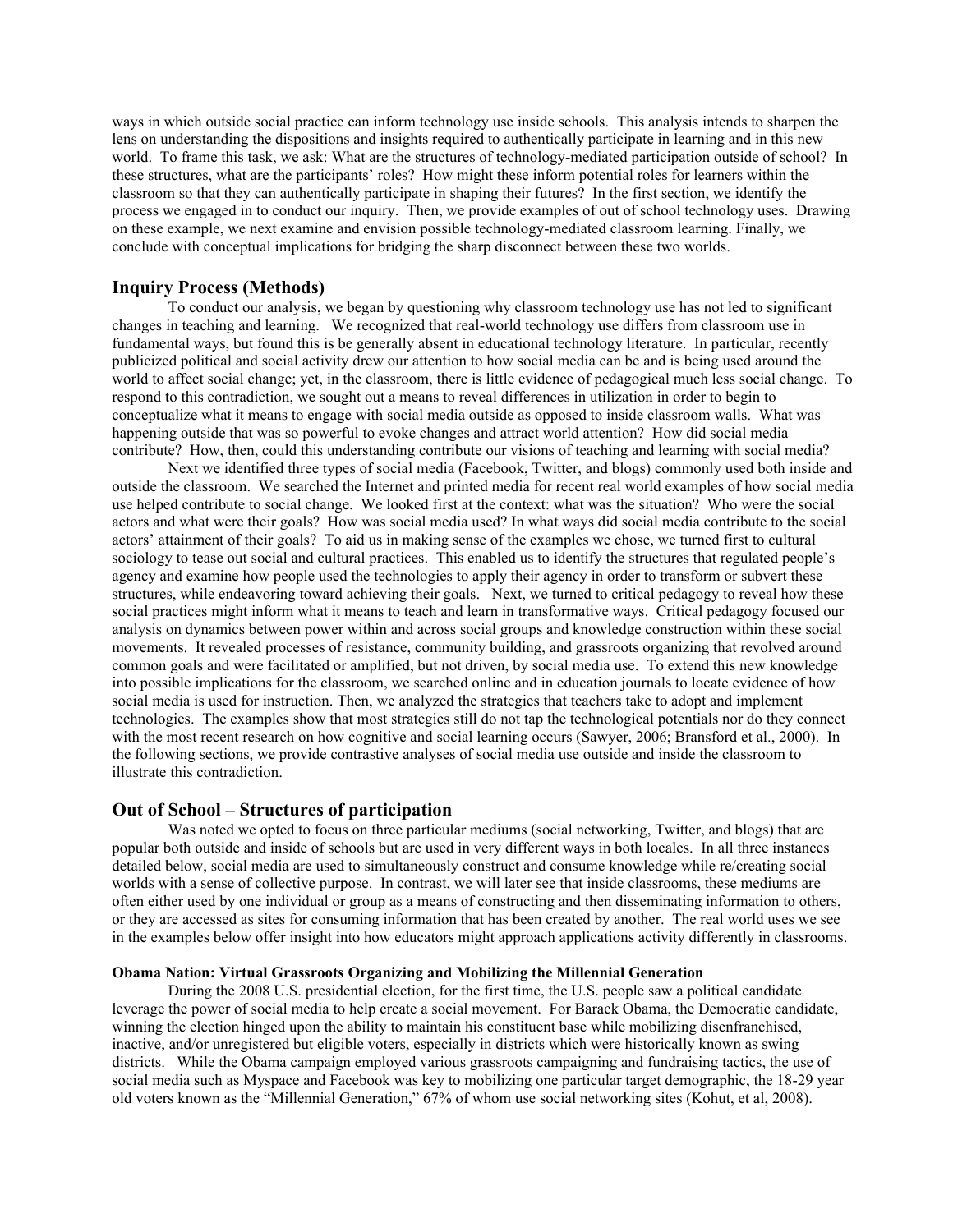According to Rock the Vote, there are 44 million voters in the Millennial Generation, representing more than one-fifth of the total electorate which rivals the much coveted senior (65+) demographic. They also are the most diverse generation in history, with 39% representing various minority groups. For the Obama camp, utilizing social networking sites enabled access to more than two thirds of Millennial Generation voters who have lived most of their adult lives plugged-in to the Internet, tend to be liberal leaning, but have been largely uninvolved in politics and absent at the polls. According to Kohut, et al. (2008), "42% of those ages 18 to 29 [said] they regularly learn[ed] about the [2008] campaign from the internet [sic]." This was more than double the number of people (20%) who claimed they received their information from the Internet just four years prior in 2004 and more than four times the number of people (9%) who received their information from the Internet in the 2000 election. Furthermore, 27% of young people claimed they received their information from social networking sites like Myspace and Facebook. Another 2% said they watched political videos on YouTube.

Not only did Barack Obama have his own Facebook page, but the campaign also utilized Facebook groups, fan pages, and events pages as means of communicating with supporters by providing news about Obama's policies and progress, links to videos and web sites, and invitations to upcoming rallies and other face-to-face activities. They also sent out alerts reminding supporters of important deadlines, requesting donations, and encouraging them to be active in their communities. By subscribing to these Facebook features, Obama supporters also automatically advertised for him, since links to the pages were then displayed on the supporters' individual sites, thereby encouraging their friends to also join. Further, the Obama camp promoted their Facebook activity in e-mail chains by providing links to the fan and group pages when contacting their registered supporters via e-mail. And finally, the Obama campaign not only provided information to and requested donations from their cyber-constituents, but they also implored them to become active on the ground in their local communities by setting up telephone chains, participating in voter registration drives, attending rallies, and distributing printed campaign information and promotional material to people in their neighborhoods. By utilizing these social media, Obama's team took the opportunity to reach out to a significant number of eligible voters who might otherwise have felt disconnected from the political arena. In a sense, the continuous stream of "personal" communication via Facebook combined with email worked like a virtual door-to-door campaign, as Obama sent messages directly to individual people's Facebook pages and e-mail inboxes. By the end of the race, there were an additional 3.4 million registered young voters than there were in the 2004 election. Approximately 20 million young people (52-53% of registered young voters) cast their ballots; overwhelmingly (66%) and consistently across ethnic and gender lines, they voted in favor of Barack Obama (CIRCLE, 2008). Obama's use of social networking reached out to young voters where they were and encouraged them to authentically participate in both a virtual and face-to-face community that reached toward a common goal of heralding a new era of politics.

#### **Iranian Election Protests: Distributing "citizen media" via social networking**

In June 2009, the world watched as Iranian citizens protested the results of their presidential election, which many believed was fraudulently garnered by President Mahmoud Ahmadinejad. Following the June 12th election the Iranian government shut down all media outlets; "several websites belonging to reformists were filtered. Security forces heightened their control of newspapers, reformist personalities were jailed, and those who were still free were barred from access to national television and radio" (Tehrani, 2009a). Protesters then turned to Internet sites such as YouTube, Flickr and Twitter to release "citizen media": amateur videos, photographs, and information about the protests. Twitter was used in real time to quickly send out bursts of information from the ground, resulting in a multiplying effect. Because tweets are public and searchable, they enabled people from around the globe to quickly receive and forward information via Internet and/or SMS text, thereby assisting the Iranian dissidents' subversion of government censors. As Tehrani (2009b) explains, "Most people tweet what they read on websites, and have also shared useful tips and information to help Iranians circumvent internet filtering and censorship. In other words tweeting helps create an information pool." By putting a hashmark (#) in front of any keyword (e.g. #Iranelection), Twitterers around the world can enable others to easily search for information on that keyword. Furthermore, when retweeted (RT), bursts of information become blasts of information that are posted by many different users simultaneously. The utility of this tool as an alternative media source for subverting state censorship practices was evident in the news coverage that occurred around the world, which would have been nearly impossible if not for the tweeting of the Iranian dissidents.

Yet, Mishra (2009) explains that using Twitter in Iran is not nearly as widespread as it appears in the international media. "In fact, there are less than 10,000 Twitter users in Iran (Sysomos via BusinessWeek) and less than 100 of them seem to be active" (ibid). However, the "tweets coming out of Iran [were] retweeted an average of 57.8 times" in the days following the elections (Tehrani, 2009b). What is more, the global reach of the tool provided an opportunity for people around the world to participate in and even facilitate the protests. "Iranian tweets touched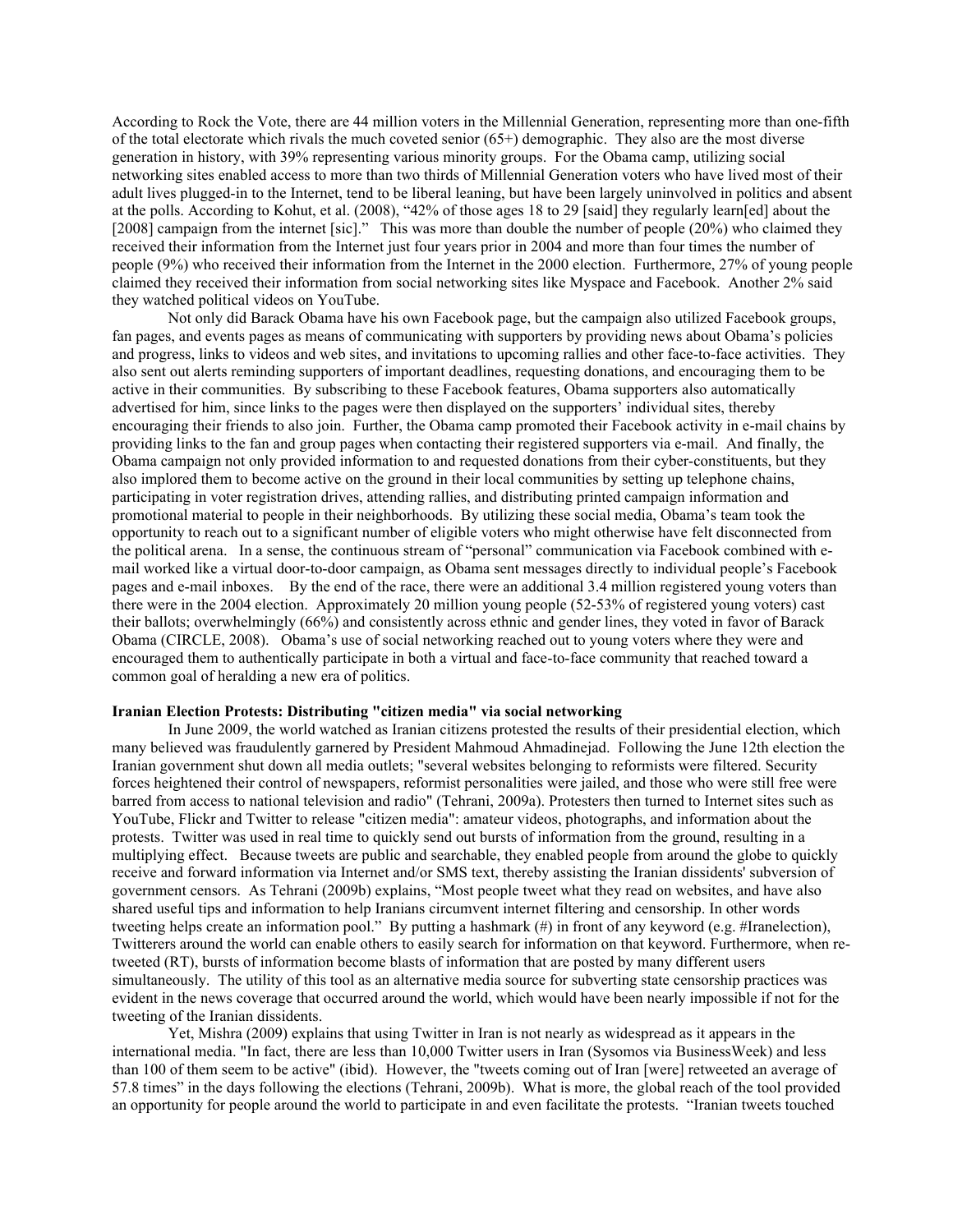thousands around the world and it seems by following and re-tweeting people [felt] involved" (ibid). Not only did people of other nations RT information, but as a diversion tactic, many people changed the time zones in their user settings to Tehran's time zone in order to mask the origins of the original tweets emerging from Iran; others provided proxy servers to "relay Twitter content into Iran through network addresses that [hadn't] been blocked [by the government] yet" (Grossman, 2009). This global support afforded a measure of protection and voice, as well as additional international visibility, for Iranian Twitterers protesting on the ground. Still, while international media sources are touting the Iran election protests as a "Twitter Revolution," it is equally important to recognize that it was not Twitter use alone that mobilized the massive Iranian protests within two days of the election. Iranian people had been organizing around the upcoming election for months prior (Joyce, 2009). Rather than the protests being a result of the use of social networking, "social networking and citizen media [were] the fruit of protests against the dictatorship" (Khyaboon in Tehrani, 2009b). Tehrani (2009a) perhaps sums this up best by saying, "There is no doubt citizens protesting the results of the June presidential election have made efficient use of Twitter, Facebook, YouTube and blogs to 'immortalize' their movement and broadcast scenes of violence by security forces, but the centerpoint of this movement are the people and not technology."

#### **Blogging in Cuba-- affording voice and reaching a global audience**

Around the world, blogs seem to be springing up everywhere. They are being used in various social spheres for various purposes related to business, entertainment, news and more. Increasingly, blogs are also being used for social activism. In Cuba, there are very few independent bloggers, but the blog activity that is occurring is notable for the simple fact that having and maintaining a blog is nearly impossible. Only 2% of the population in Cuba has access to the Internet, and this is restricted primarily to government employees, academics and researchers. Others have to purchase access at hotels at US \$5 per day, which is equivalent to about one third of the average Cuban's monthly salary. The expense alone prohibits most people from accessing the Internet. In addition, the Internet is tightly restricted by the Cuban government; as such, there are only a handful of blogs that are written by Cuban people from inside Cuba and that are unaffiliated with the Cuban government. Yet, there is a burgeoning bloggers' movement that is being called "blogostróika," an obvious allusion to the process that occurred when Mikhael Gorbachev came to power in Russia. Blogs like Yoani Sanchez's Generacíon Y (http://desdecuba.com/generaciony/) are written and published in a secretive way, are hosted outside the country, and are facilitated by other more private media (like email or text messages) with the help of non-Cuban citizens. The audience is intended to be non-Cuban, and the purpose is twofold: 1) to afford voice for the individual blogger, and 2) to make the daily struggles of Cuban people visible to the outside world. Sanchez's blog, which is officially censored in Cuba, focuses on the daily struggles of Cuban people living in a deteriorating communist nation. It has existed for two years, and while its visibility to the Cuban people is limited, it has been receiving, increased popularity and notoriety in other nations. It receives over 14 million page views a month, and Sanchez has been featured numerous times in mainstream global media outlets.

As Hughes and Kellman (2009) explain, "The Internet in general and blogging in particular have expanded the marketplace of ideas into the global community. By encouraging discussion and collaboration, blogs contribute to rapid identification of situations that need to be addressed." While bloggers may approach the blogosphere with diverse interests and political/social goals, 71% of them share a common desire to blog in order to speak their minds (Sussman, 2009), and "bloggers believe their influence as voices for dissent around the world is growing" (Hughes & Kellman, 2009). Furthermore, although blogging is often thought about as an activity performed by an individual sitting at his/her computer, blogging can also be about fostering community and being active in creative our worlds. "Comments and follow-up posts allow for original ideas to be refined and perfected even as they are spreading around the world" (ibid). A blog with a well built following also has transformative potential in its ability to reach a large audience and mobilize people on the ground. As an illustration of this, Sanchez and other Cuban bloggers do not limit their activity to their own blogging; they are also involved in online activism intended to give voice to other Cuban people. They have recently developed the website Voces Cubanas which is dedicated to providing web space and advice for Cubans who wish to blog, express their ideas, and be their own directors and censors. The only criterion for blogging on the site is that the bloggers must live and write in Cuba.

#### **Inside Practices**

Researchers support similarly structured uses of the aforementioned web 2.0 tools for education. In their avocations, they offer projections of how web 2.0 technologies foster learner participation, creativity, and online identity development (Greenhow, Robelia, & Hughes, 2009) and enhance transformative learning (Sawyer, 2006). However, when primary and secondary teachers adopt technologies, the classroom translations and implementations take on familiar overtones. The following examples evidence how technology use reflects traditional teaching and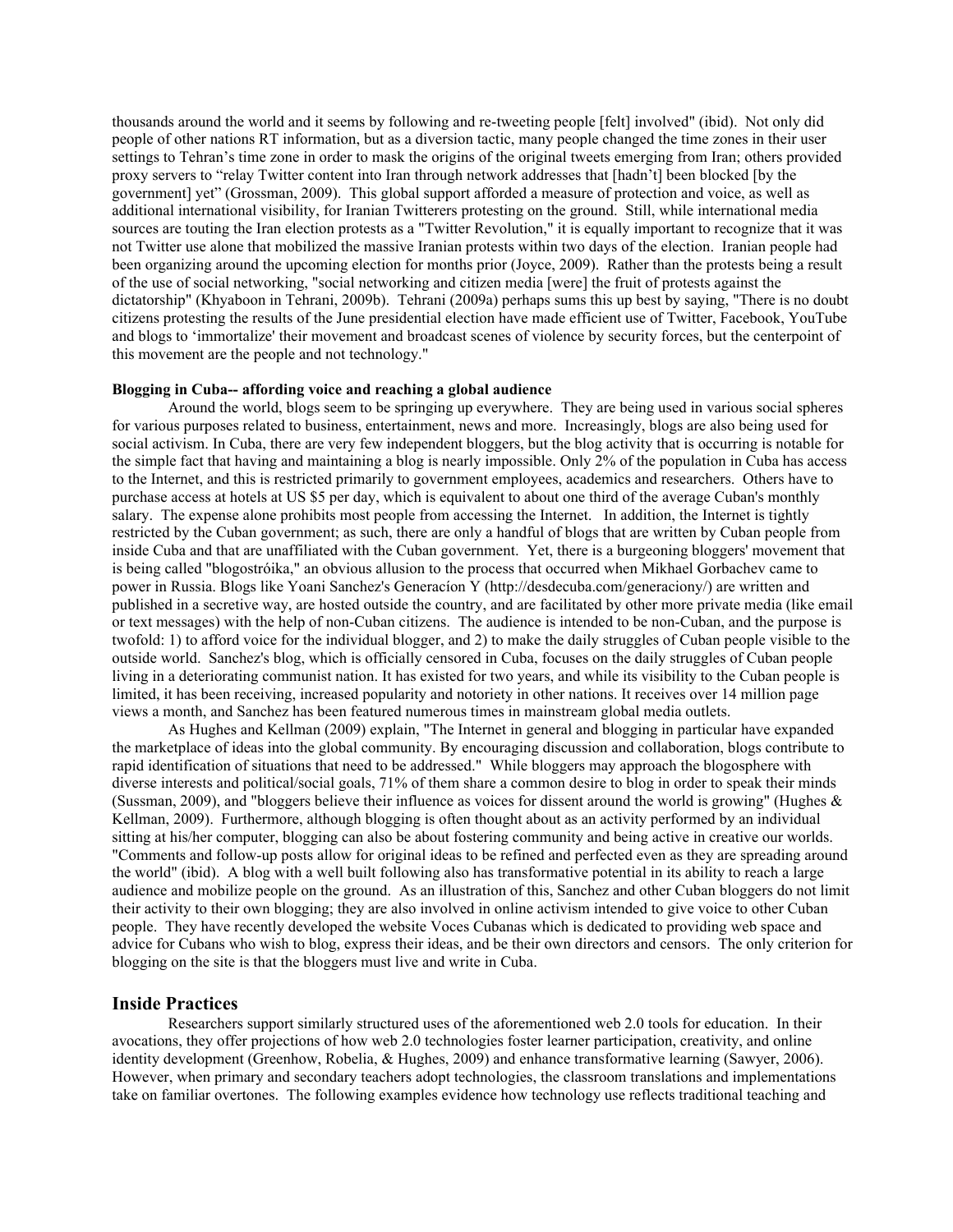learning strategies. We take examples from outside technology uses to then project alternative possibilities that are grounded in both emerging research on how people learn and critical pedagogy.

#### **Social Networking: From laying on to transformation of**

Although the number of teachers using social networking sites for learning is on the rise, teachers are quite cautious about using them. This hesitation stems from both the sites seemingly unruliness and their perceived dangers (Klopfer et al., 2008). Tools such as delicious, diigo, and Ning are open platforms that are difficult to contain. For example delicious, a social bookmarking site, affords connections to endless member bookmarks. Diigo allows multiple users to collectively annotate html texts. Ning, similar to Facebook, permits users to submit a profile, upload pictures, and add multiple forms of content. Within social networks, "friend" can communicate behind the scenes. As a result, participation and content are increasingly difficult to control. Teachers express concern, particularly given that they consciously and unconsciously taught to control students and their learning (Tobin, 2005).

Despite the inability to completely control the participation on these sites, teachers do use them. For example, teachers have students use Ning to perform linear and familiar tasks such as sharing notes, keeping schedules, or storing digital work (see Classroom 2.0). This barely scratches the surface of the intended use of the tool. Teachers report that they prescribe focused use because they worry that kids know more about the sites (fieldnotes, 2009). If teachers use these sites, they inevitably need to release their authoritative position. Instead of begin knowledge holder and content delivered; they shift content generation and learning paths to the student. Knowledge is now distributed and co-constructed within and across the social network and across participants (Salomon, 1997). As students adopt new roles, they improve their understanding and reasoning abilities as well as extend and enhance their cognitive capacity (Jenkins et al., 2006). Lee et al. (2007) asserts that learner-generated content is incredibly important for the learning of both the content creator and for other students who access it.

Learner-created content does not inherently translate to deeper learning. "The lack of significant sophisticated activity by learners that involves more than consumption through social networking suggests that there is a role for teachers in supporting effective learning using Web 2.0. This role may be to ensure that learners have the technical skills to use the tools effectively and the metacognitive, synthesis and critical reflection skills to use Web 2.0 applications to support learning wherever they are" (Luckin, 2008, p. 6). Thus, the role of the teacher then is imperative, yet different. As Obama's team structured their sites for mutual participation and co-construction of political aims, they did not micromanage the emergent participation. Instead, they held steadfast to their underlying message while opening pathways for multiple voices to join in shaping the nuances of that message. The teacher still leads with an understanding of effective learning practices, but the leadership is one that builds capacity rather than imposes direction. As roles shift learning structures become emergent and unpredictable. The teacher then must learn to adapt with emergent student practices while fueling their desire to learn. Kincheloe (2001) explains, "If social progress and empowerment are possible, we must get beyond this discomfort with uncertainty" (p. 62).

As we reflect on the outside uses of social networking we begin to visualize some possible ways to do this. For example, similar to Obama's team tapping social networks to inspire a deeper understanding of the candidate, students can use social networks to form networks of learners that can leverage understanding. By inviting people to participate in conversations in the political sphere Obama's team afforded the organization of local engagement. Social networks for learning can be used to inspire students to take their critical reflections and do something that connects lesson objectives with real world action. As the networks increase or traverse local participation, youth also begin to cross social and cultural boundaries, which evoke potential for awareness of self and other. As one example, via social network sites students could be connected to multiple groups in the endeavor to explore and examine historical research. In this way, students engaged in communities of practice around socially organized learning begin to see that there are many forms of the "truth", multiple realities, multiple histories of the same events, and ultimately that problems are complex social constructions that have implications for our world (Kincheloe, 2001; Wenger, 2000). Implementations that reflect such innovation exist, but are difficult to come by. This is largely because of the impact of the policies such as high-stakes, accountability climate that continues to permeate contemporary education. Teachers hesitate to cross institutionally set barriers as they worry about losing their jobs. Teachers reproduce the status quo and stagnant as a result of very real state and federal repercussions that enforce artificial accountability. Professional decision-making and academic freedom to be truly innovative remain untapped and nearly impossible.

#### **Twitter and tweet: Reinforcing authority vs cultivating autonomy**

Similar to social networking sites, Twitter is slowly being adopted in schools; however, it is largely implemented within current practices of education. Proposed examples include disseminating homework assignments, asking students to recall information from the day's lesson, tweeting quick review notes, reinforcing daily objectives, or providing follow up questions (see Classroom 2.0). One teacher on this site notes having students read their tweets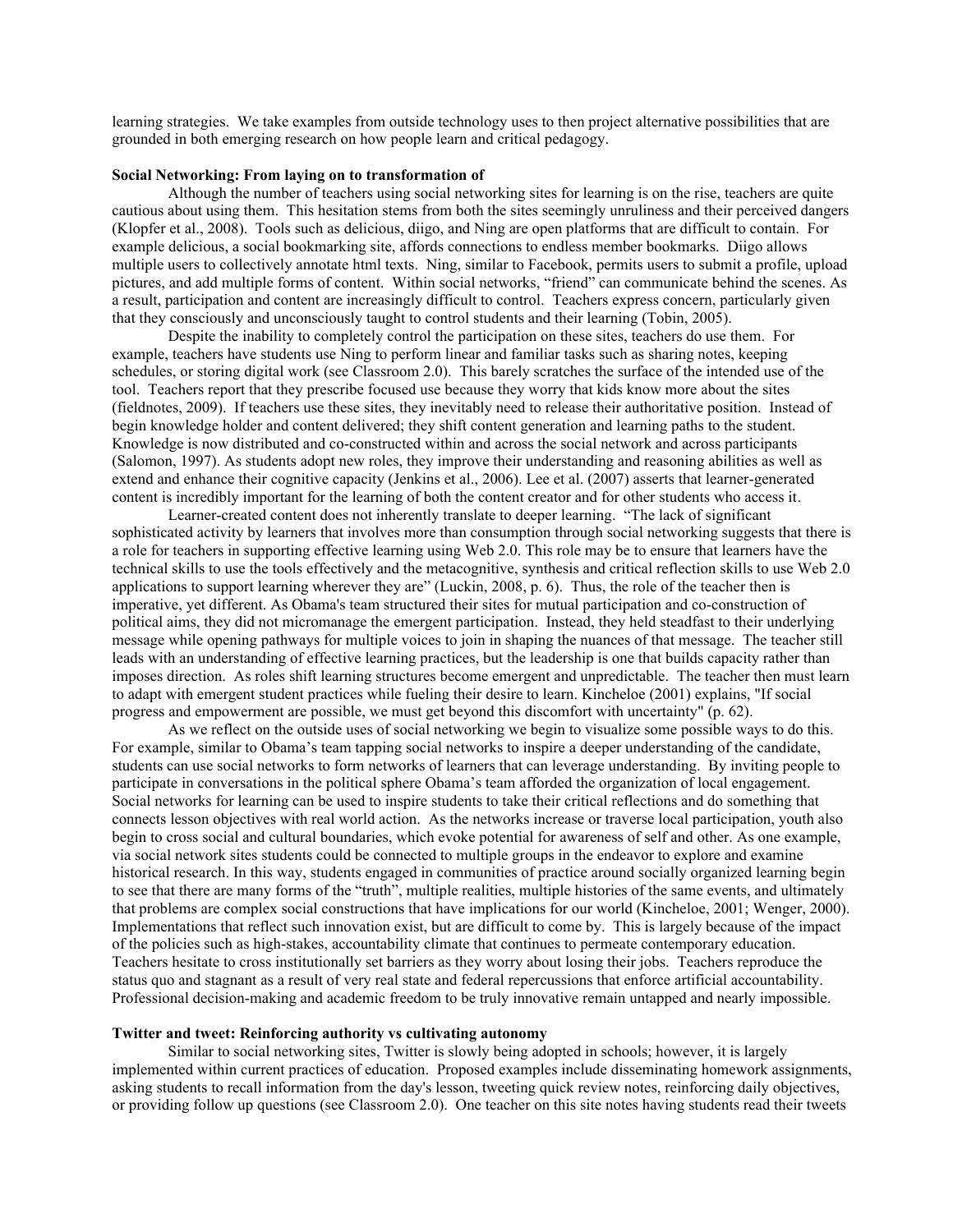out loud in order to inspire class discussions. Other more student-centered examples recommend that teachers ask students to create math problems so that classmates can access and answer them. Teachers on the site suggest perhaps students could pose as a literary character or an historical figure. Students could step into character and consider what life experiences this person has and how he/she might gain an interested group of followers. Twitter relations are also used to debate or engage in character dialogues. Here students use twitter to post, follow, and respond to their peers.

Looking through an evaluative lens reflective of current educational norms, the structural relationship between teacher, technology and student seems at first glance to be advantageous. In particular, Twitter allows teachers to perform quick formative assessments and motivate learners stay connected to the content. While formative assessments are important, what is being assessed is still surface recall rather than deep understanding. Understanding comes students engage in activities that are directly relevant and when content is actively applied in real world contexts (Brown, Collins, & Duguid, 1989). The above examples simply require students to recall factual knowledge and making superficial personal connections. Moreover, teachers create the purpose for tweeting and framing the content of what will students will tweet. Students passively read, post, and retrieve information; they wait for an authoritative figure to put forth next steps and expectations. Moreover, students continue to be positioned at the periphery of participation (Lave & Wenger, 1991). There are few if any occasions for students to assert their ideas, self-direct their learning, or apply their skills to real world events. The offered examples, while a start in adopting emergent technologies, are not stretching the boundaries of possibility by engaging students more actively in their learning. Instead, teachers create uses for the technology which mirror familiar offline learning.

Considering how citizens of Iran disseminate information and media through Twitter, inciting a social movement, we begin to glean possibilities to situate authentic student learning. One teacher who came closer to such applications of Twitter asked students to follow political figures for current events (Classroom 2.0). Yet this can be taken a step further. In following a political figure, what questions arise for students? What more do they need to learn about these questions in order to form an opinion about them? What solutions, ideas, and actions do students think are warranted in relation to the problem? How does the issue affect them, their families, their school, and the larger community? Twitter can be a tool that supports student-generated inquiry questions and that mobilizes students to take a stand and make local and global connections. In releasing the teacher-controlled structure, students find opportunities to shape the learning trajectory as they activate agency in his/her own world. The do this as they continue ask critical questions associated with their worlds. Who generates this knowledge? Who is the authority? Do I agree with this information? What further questions do I have about the topic or for the expert? Twitter acts as a mediator between student as novice and student as authority. They use others' tweets as to quickly attain and share information with their peers and with a broader world by tweeting what they are working on or any new information they find. The emergent form supports authentic learning as they seek answers to their developing questions and construct a supportive position of their own (Scardamalia & Bereiter, 2006). In examples such as this students see themselves as part of a larger world and experience real world scenarios, both are important factors for authentic learning (CTGV, 1990). Apart from traditional forms of "imparted" knowledge, this structure of learning aims to makes students simultaneously aware of themselves, their surroundings, and how they can be liberate themselves from passively buying into cultural and social norms (Friere, 1970). In short, there is tremendous potential for knowledge construction that moves beyond the boundaries of traditional roles where the teacher is the knowledge holding authority and the students are passive recipients of that knowledge. In this constructive and collaborative knowledgelearning culture, the teacher becomes a researcher and learner alongside the students.

#### **Blogging: moving from simple transfer of practice to new forms of engagement**

Blogs are one of the easiest technological innovations for teachers to adopt because they have little associative technical skills necessary for their use. Teachers easily grasped the concept of this tool. A blog, after all, is a journal, which is a popular support for learning in any discipline. These written accounts have become common not only for reading, but also for math, science, and history. Teachers use blogs in ways that they would use these journals. For example, blogs become online diaries that can be anonymous and closed or named and open (Kajder, & Bull, 2003). When closed, teachers utilize this tool to have students reflect on stories that they have read, identify how they relate to a literary character, relate to an historical figure, or write steps they used to solve a math problem. The teacher reads responses determining if students have met certain factual or systematically set learning standards. The teacher might comment on the entry just as one might make comments in the borders of a handwritten journal. When blogs are open to larger communities, the audience expands. In this case, teachers, peers, and potentially parents and community members comment on student blogs.

The bulk of these ideas are best practices attributed to offline learning. While they might also be best practices online, the affordances that blogs offer for innovative potentiality are not tapped. These current educational applications for blogging are more or less simple transfers of face-to-face learning. If there is little difference between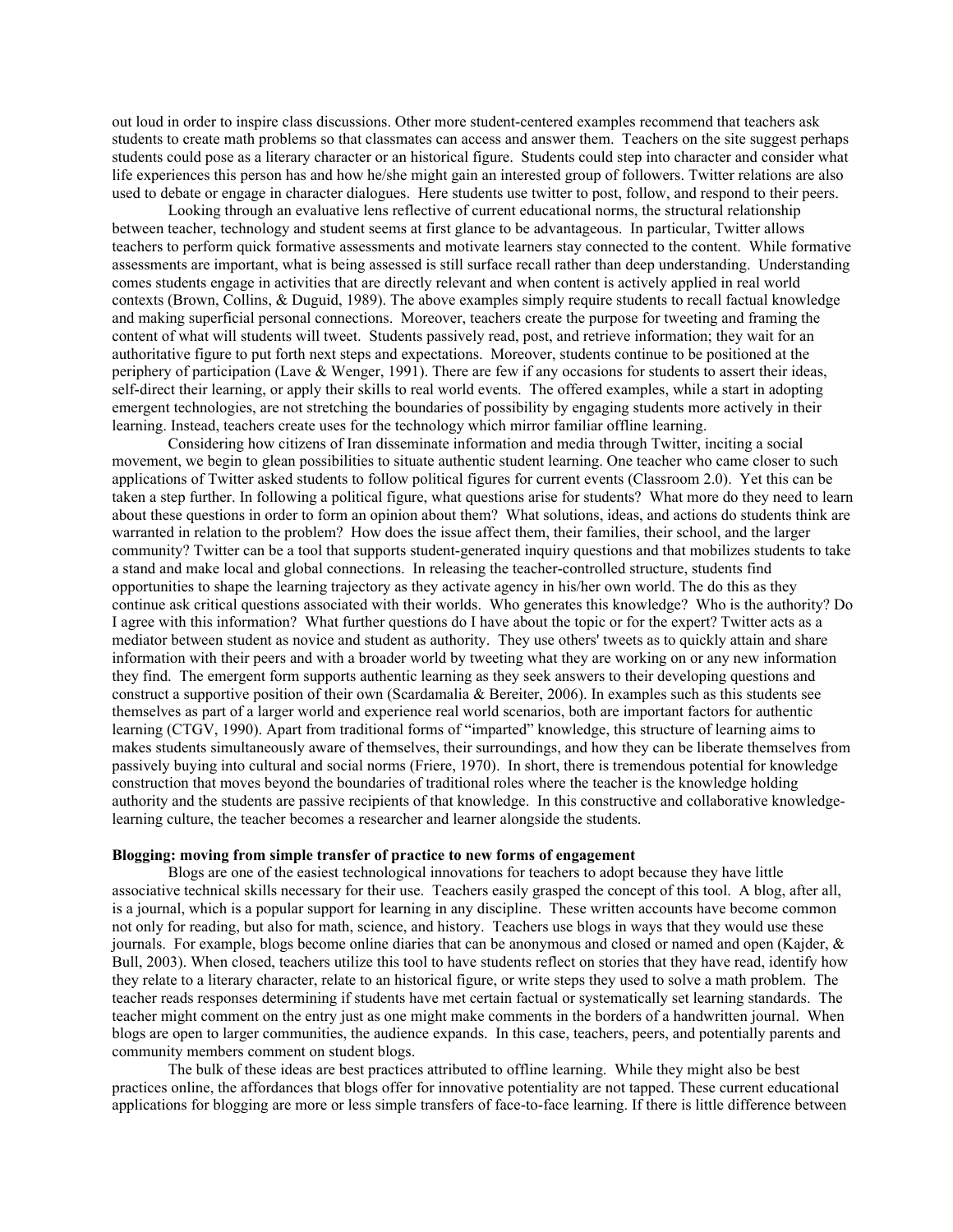the offline and online activity, what then we might ask, aside from motivating kids by tapping tools they use outside the classroom, is the learning benefit of such a tool? One answer is that the distinction is that electronic posts become an accessible trail of student entries. While this is a valuable way to trace the progress of student learning, one wonders whether it promotes deep understanding and transformative learning. Blogs help make thinking visible (Collins, Brown, & Holum, 1991) so that teachers find ways to assist students in becoming more critical (boyd, 2007), learning to self-manage and cultivating their metacognitive practices (Palincsar & Brown, 1984; White & Fredrickson, 1998). Further, the multimodal capabilities of this platform provide students alternative ways to express their thinking. Multiple modes for expression enhance memory and representation of understanding (Schwartz & Heiser, 2006). Despite the possibilities, there is a lack of evidence that blog-mediated learning is taking advantage of making learning more authentic to the students (Luckin et al., 2008).

Even if teachers utilize blogs as a unique and innovative learning support, they might find students reluctant to fully buy into using them. Students assert an inability to envision blogs as authentic learning tools that connect to a larger world (Luckin, et al., 2008). Given the powerful uses of blogs by users in the outside example above, it is interesting that students see them as less powerful. The difficulty in envisioning such potential might be the way that students are viewing learning within the school walls. Students unconsciously draw upon these models to make connections between what might be powerful within current learning structures. Kincheloe (2001) posits that within traditional learning environments, kids are covertly (and sometimes overtly) taught that their voices don't matter. When achievement in school hinges on a child's ability to repeat someone else's (i.e. teacher's or test-maker's) knowledge on tests, kids learn that what they think has no bearing on how they perform in school, and often, free thinking can hurt their chances of high achievement (Kincheloe, 2008). Yet, when we look outside the classroom and consider reconceptualizing learning structures, new possibilities for this tool come into focus. As illustrated in the blogging example from Cuba, we see the ways in which this technology becomes a medium for giving collective voice to those unheard. Blogging may be a more legitimate form of classroom learning if students were able to use blogs to create networks of youth across the country and the world. By organizing networks to strengthen the individual and collective voices of youth, blogging has the potential for enabling students to see their voices as important. Through a youth network where students can legitimately participate in conversations with peers in various geographical locations, learners can actively construct ideas around political, historical, or scientific issues. Cross-cultural sharing will motivate learners to argue their points (Andriessen, 2006), negotiate meaning (Brown and Campione, 1994), and deeply understand issues in local and global contexts. Another opportunity in blogging comes as we imagine how the struggling reader becomes motivated when his or her words and thoughts are the driving force of the knowledge constructed with others his or her age. The act of reading becomes purposeful because it is done for real world applications rather than pleasing the teacher so to speak. Students could read similar works of fiction, research comparable inquires, or study analogous phenomenon by crossing local boundaries to explore concepts and ideas. Youth feel empowered to engage with a global audience, an audience of similar age, which offers multiple points of view on any of the given learning engagements. The global audience of youth created knowledge brings learning alive, authenticates it, and opens a broader worldview.

#### **Conclusion**

The examples under the two overarching above categories (social media use inside and outside classrooms) illustrate a relationship between technology use, structures, and authority/power. Beyond the walls of the classroom, where structures are political, economic, cultural, legal, etc., social media are increasingly being used: a) in a constructivist manner for social transformation by pushing back on or subverting the structures in place; and b) organically and non-hierarchically from the bottom up, not from top down. We also find evidence that we are no longer living in an age where there are clear boundaries between producers and consumers of information. Bruns (2008/2009) has termed this concept "produsage." In the world of produsage, we are all producers, consumers, and distributers simultaneously; hierarchy structures become flattened. McLaren and Jaramillo (2007) describe this shift in education as moving from a relationship of power-over (teacher over student) toward a relationship of power-to (teacher affords students agency toward social participation). In social media use outside the classroom, power-to is the norm; individuals and groups coalesce to subvert, challenge and destabilize current structures. In pushing on the boundaries of current societal structures, technologies and social participation work together to shape a more democratizing and transformative world. If we apply these notions to technology use in education, we are forced to rethink the very purpose of education and the roles of teachers and students as they are currently envisioned. Under these new notions gleaned from the outside world, teachers and students alike are producers, consumers, and distributers of knowledge concurrently. Knowledge is constructed together rather than imparted by the teacher. Teachers become knowledgeable guides in the learning process, as students and teachers engage in community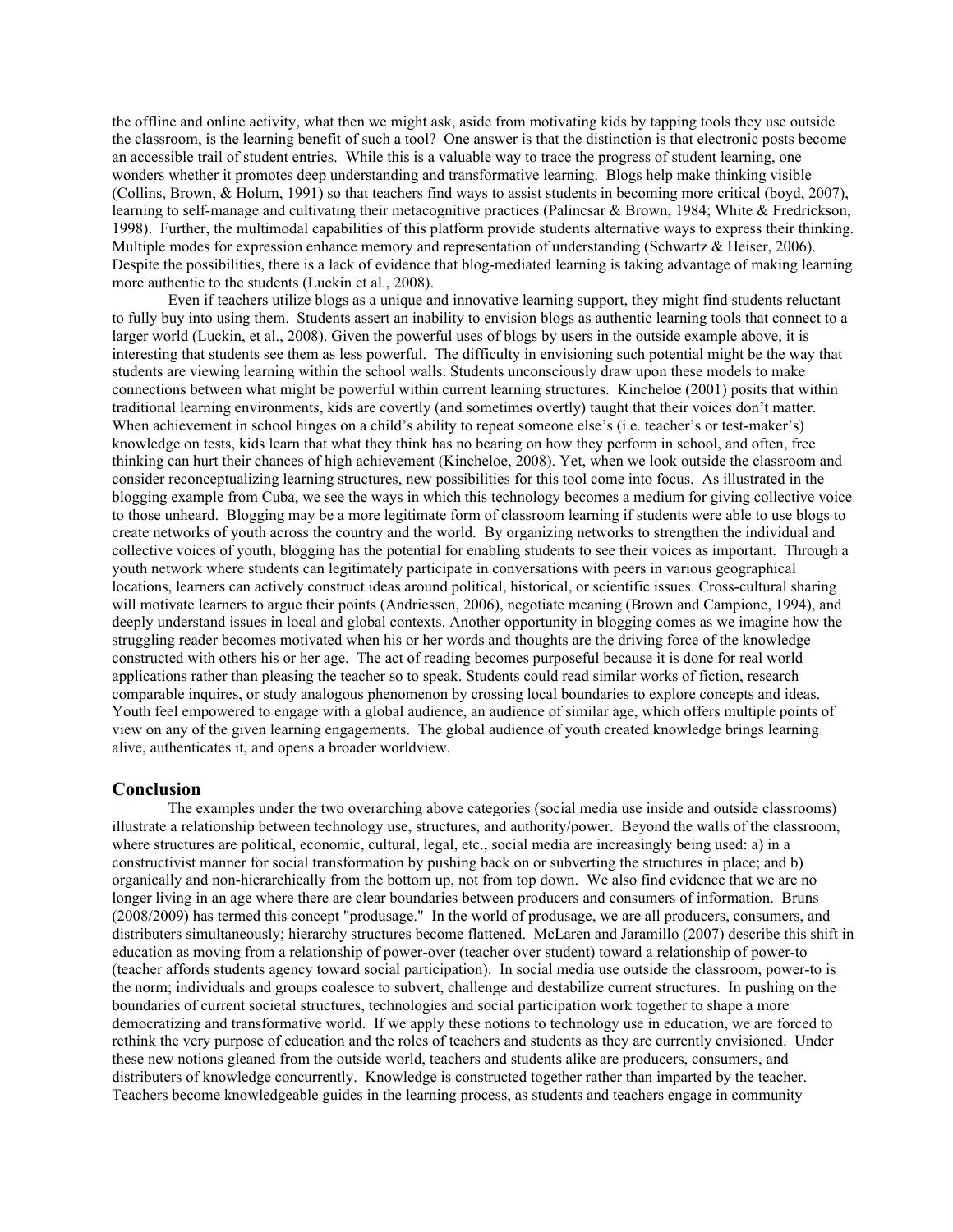knowledge construction activities. Education is no longer simply the production of products for the consumption of teachers or even another public audience; education is a means of shaping the world.

 Social media tools offer particular value in supporting and scaffolding the learning process; however, in order to truly integrate this technology into learning we must consider alternative classroom organizations and learning designs. We must consider the resources available, the social and cognitive support afforded, and ask ourselves: in what ways is our learning design with and through technology allowing students more authority in the learning process? Are we inspiring students to ask deeper questions, think critically about the content, and apply knowledge to the real world? Are our designed practices with technology supporting what we know about effective engagement and authentic understanding or do these designs simply repackage the ways that we have been teaching all along? To reach this ideal, rather than trying to apply technology to "traditional" models of teaching, we can utilize real world models to envision new ways in which learning begins, emerges, and connects to the surrounding community. Kellner and Kim (2009) offer an alternative: learning should emerge directly from students' lifeworlds. When people pose questions about issues that they have identified as salient in their communities and then investigate and respond to these issues, learning becomes transformative, since they are 1) invested in learning and creating new knowledge, and 2) empowered to use that knowledge to affect social change in their communities. It is obvious from the out of school examples that this type of critical media pedagogy is already being applied around the world. Learning activities designed in this manner "facilitate simultaneously individual development and social formation for a more egalitarian and just society" (Kellner & Kim, 2009, p. 616). Within this framework, learning (in general and with social media) becomes a matter of engaging students in dialogues that help them to articulate more fully their intuitive understandings of real world experience (Jenkins et al., 2006). As students move in and out of applications, social action, and community needs, they work toward organizing the larger picture, negotiating details, collaborating with their peers and teachers, and testing solutions within a global community.

#### **References**

Andriessen, J. (2006). Arguing to learn. In R. K. Sawyer (Ed.), *Handbook of the learning sciences*, (pp. 443–460). Cambridge, NY: Cambridge University Press.

Bransford, J.D., Brown, A.L. & Cocking, R.R. (2000). *How people learn: Brain, mind, experience, and school.* Washington, DC: National Academy Press.

Brown, J. S., Collins, A., & Duguid, P. (1989). Situated cognition and the culture of learning. *Educational Researcher*, 18(1), 32-41.

Brown, A. L., & Campione, J. C. (1994) Guided discovery in a community of learners. In K. McGilly (Ed.), *Classroom lessons: integrating cognitive theory and classroom practice* (pp. 229–270). Cambridge, MA: MIT Press/Bradford Books.

Bruns, A. (2008/2009). *Blogs, Wikipedia, Second Life, and beyond: From production to produsage*.New York: Peter Lang.

CIRCLE. (2008). Young voters in the 2008 presidential election. Retrieved from http://www.civicyouth.org/?page\_id=241#1

(CTGV) Cognition and Technology Group at Vanderbilt (1990). Anchored instruction and its relationship to situated cognition. Educational Researcher, 19 (5), 2-10.

Collins, A., Brown, J. S., & Holum, A. (1991). Cognitive apprenticeship: Making thinking visible. *American Educator*, *15*(3), 6-11, 38-46.

Crawford, E.O. & Kirby, M. M. (2008, January). Fostering students' global awareness: Technology application in social studies teaching and learning. *Journal of Curriculum and Instruction*, 2(1), 56-73.

Cuban, L. (2001). *Oversold & underused: Computers in the classroom*. Cambridge, MA: Harvard University Press.

Dede, C. (2008, May/June). A seismic shift in epistemology. *Educause Review*, pp. 80 - 81. Retrieved December 14, 2009, from http://net.educause.edu/ir//library/pdf/ERM0837.pdf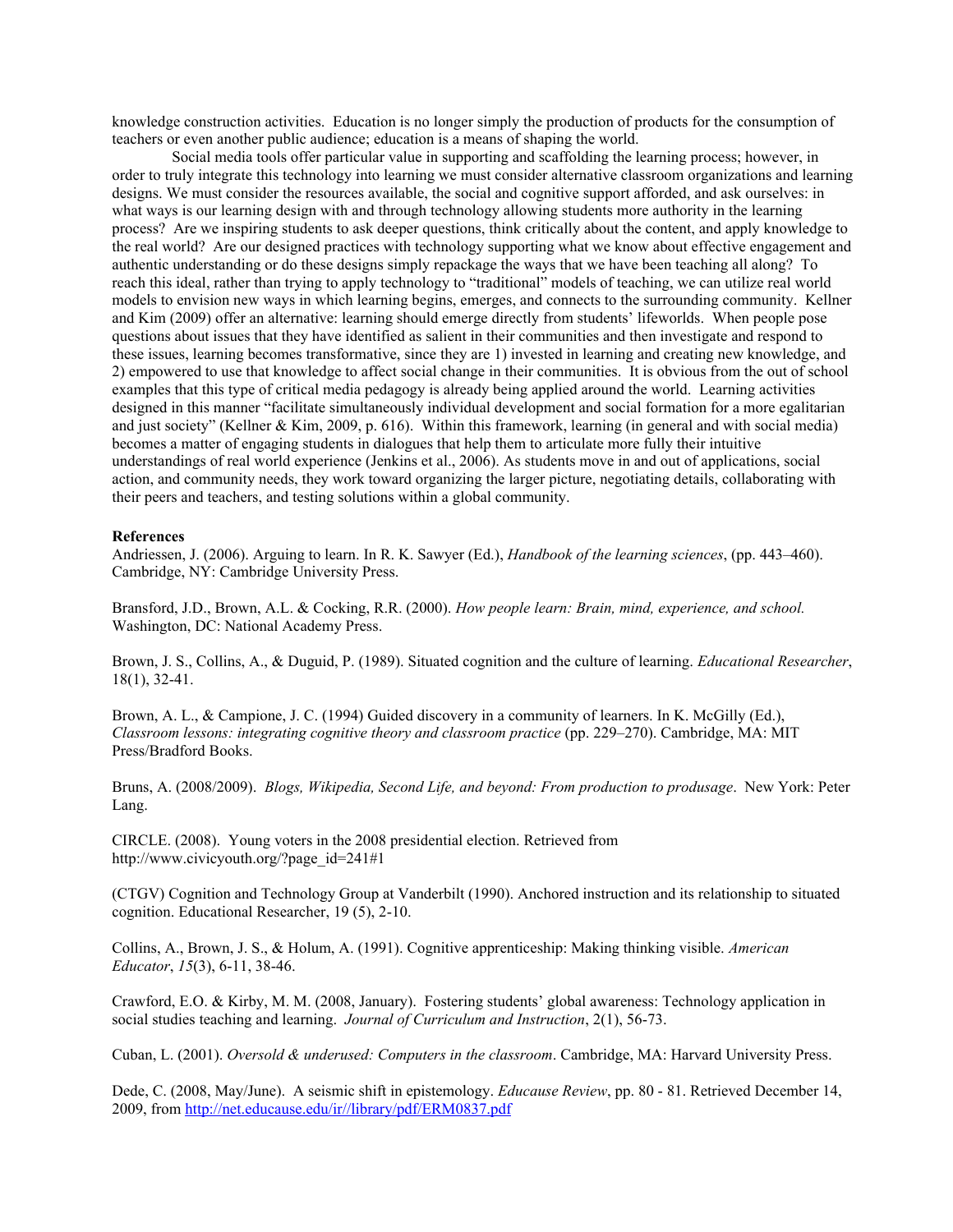Friere, P. (1970). Friere, P. (1970). Pedagogy of the oppressed. New York: The Seabury Press.

Greenhow, C., Robelia, B. and Hughes, E. (2009, May). Learning, teaching, and Scholarship in a digital Age: Web 2.0 and classroom research: What path should we take now?. *Educational Researcher, 38*(4), 246-259.

Groff, J., & Mouza, C. (2008). A framework for addressing challenges to classroom technology use. *Association for the Advancement of Computing in Education (AACE) Journal, 16*(1), 21-46.

Grossman, L. (2009). Iran protests: Twitter the medium of the movement. *Time*. Retrieved from http://www.time.com/time/world/article/0,8599,1905125,00.html

Hew, K.F. & Brush, T (2007). Integrating technology into K-12 teaching and learning: current knowledge gaps and recommendations for future research. *Educational Technology Research and Development 55*(3), 223-252.

Hughes, D & Kellman, R. (2009). Day 5: Twitter, global impact and the future of blogging. Technorati: State of the Blogosphere 2009. Retrieved from http://technorati.com/blogging/article/day-5-twitter-global-impact-and/page-2/

Jenkins, H., Purushotma, R., Weigel, M., Clinton, K., & Robinson, A.J. (2006). *Confronting the challenges of participatory culture: Media education for the 21st century*. Cambridge: The MIT Press.

Johnson, L., Smith, R., Levine, A., & Smythe, T. (2009). *The 2009 Horizon Report: K-12 Edition*. Austin, Texas: The New Media Consortium.

Joyce, M. (2009). "Where is my vote?": Iranian expats organize online. DigitActive. Retrieved from http://www.digiactive.org/2009/06/15/wimv/.

Kajder, S. & Bull, G. (2003). Scaffolding for Struggling Students. *Learning and. Leading with Technology*. 31(2), 32- 35.

Kellner, D. & Kim, G. (2009). YouTube, Politics, and Pedagogy: Some Critical Reflections. In R. Hammer & D. Kellner (Eds.), *Media/cultural studies: Critical approaches* (pp. 615-636). New York: Peter Lang.

Kincheloe, J. (2001). *Getting beyond the facts: Teaching social studies/social sciences in the twenty-first century.*  2nd Edition. New York: Peter Lang.

Kincheloe, J. (2008). *Critical Pedagogy Primer*. New York: Peter Lang.

Kohut, A., Keeter, S., Doherty, C., & Dimock, M. (2008, January 11). Social Networking and On-line Videos Take Off: Internet's broader role in campaign 2008. The Pew Research Center for People and the Press. Retreived from http://people-press.org/report/384/internets-broader-role-in-campaign-2008

Klopfer, E., Osterweil, S., Groff, J., & Haas, J. (2009). Using the technology of today in the classroom today: The instructional power of digital games, social networking and simulations and how teachers can leverage them. Boston: Massachusetts Institute of Technology. The Education Arcade. Retrieved December 17, 2009 from http://education.mit.edu/papers/GamesSimsSocNets\_EdArcade.pdf

Lave, J. & Wenger, E. (1991). *Situated learning: legitimate peripheral participation*. Cambridge: Cambridge University Press.

Lee, M.J.W., McLoughlin, C. and Chan, A. (2007). *Talk the talk: Learner-generated podcasts as catalysts for knowledge creation. 4*(21), 446-469.

Luckin, R., Logan, K., Clark, W., Graber, R. Oliver, M. & Mee, A. (2008). Learners' use of Web 2.0 technologies in and out of school in Key Stages 3 and 4. Becta Research Report. Retrieved December 10, 2009 at http://www.lsri.nottingham.ac.uk/web2.0/